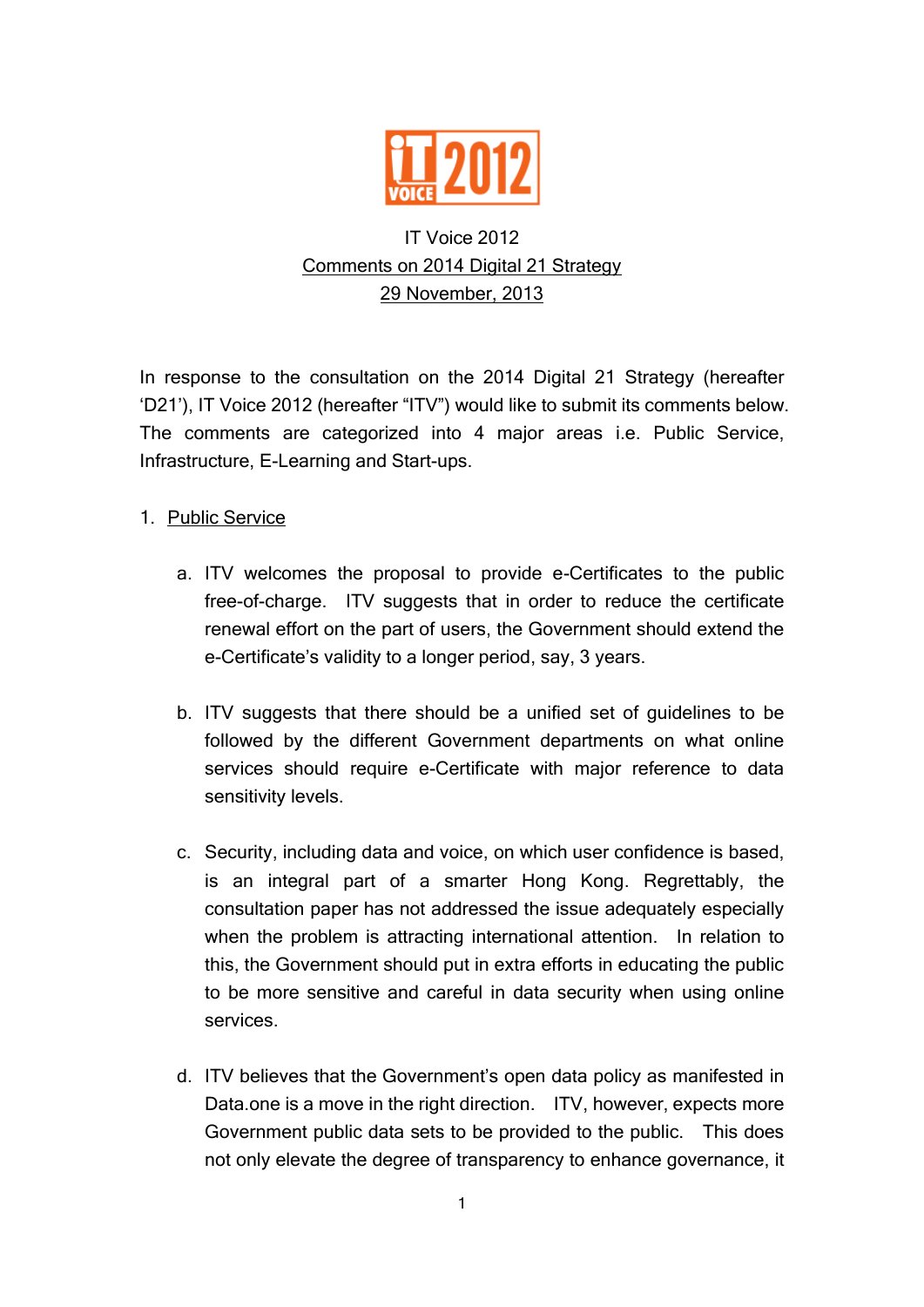would create more business opportunities in the private sector for the creative use of data, for example, investment and business advisory service.

- e. ITV notices that D21 mentions very little on green technology. Similarly, there is no coverage on what guidelines and measures the Government will establish along this direction in expectation of the launch of the territory-wide Electronic Health Record Program, a major project that the public in general and the ICT industry in particular are anxiously waiting for.
- f. The SME Cloud is a very constructive concept to Hong Kong. The Government should evaluate the related policy from the Cloud users' perspective. For example, the Government can put in more effort in educating the public on the use of Cloud services, the security and privacy issues of Cloud computing and in providing platform for matching Cloud services to users and Cloud service directory .

#### 2. Infrastructure

- a. In the 2008 D21, the Government spelt out its plan to build 10,000 Wifi hotspots. ITV welcomes the Government's intention to build an additional 10,000 hotspots. However, ITV likes to point that there must be a balance between free public Wifi service and those provided by the private operators. The Government must not ignore the commercial interest of the operators who have invested substantially into the building of their networks.
- b. In connection to the objective of 'empowering everyone', ITV urges the Government to look into the non-availability of broadband network service in some remote areas in the Territory. Those who lived in remote areas should not be deprived of the right to connect at reasonably fast speed.
- c. ITV suggests that the Government should also study and review:
	- i. Strengthening the promotion of Green ICT
	- ii. Assistance to data center service providers
	- iii. The next digital divide of network access low speed versus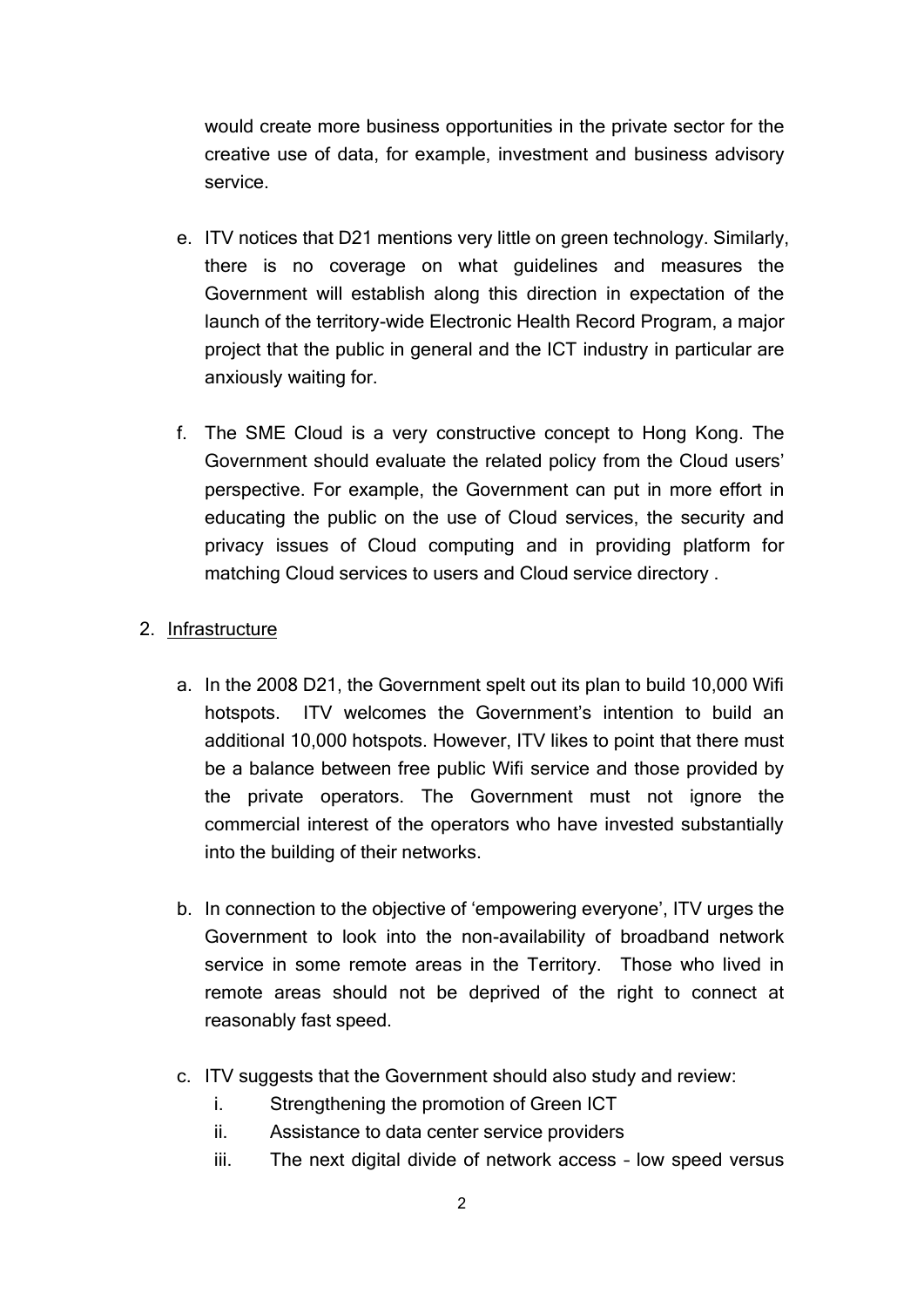#### high speed communication links

#### 3. E-Learning

- a. ITV appreciates OGCIO's proactive role in promoting e-Learning and the provision of Wifi service to the classrooms. This would further enhance the development of e-Learning in Hong Kong.
- b. ITV welcomes the idea of introducing programming subjects to primary and secondary students as part of a comprehensive update of current ICT education. However, ITV would like to point out that this should not be seen solely as a strategy to train up more IT talents. It should aim at cultivating system and creative thinking among the students and should be part of a properly planned K-12 STEM curriculum. ITV would like to further point out that these programming subjects should not be included in examinations to avoid creating additional pressure on the already over-loaded students except for those specializing in STEM subjects at senior high school.
- c. In line with item b. above, ITV hopes that the Government can introduce more game-based learning and kid programming in schools. These would make learning more interesting to the students and create business opportunities for the local ICT industry.
- d. A Smarter Hong Kong requires the continual accumulation of ICT knowledge by its citizens. To empower everyone, The Government should put in more resources to encourage Hong Kong people to continually acquire up-to-date ICT knowledge. For example, the Continuing Education Fund should allow more ICT related subjects and courses to be eligible.

### 4. Start-ups

a. ITV concurs to the general observation by participants in the ICT industry that suitable IT professionals such as programmers, project managers are hard to find. With less backing, start-ups find it particularly difficult to recruit talents, a critical element in starting an ICT business. This is an issue D21 should look into if it intends to